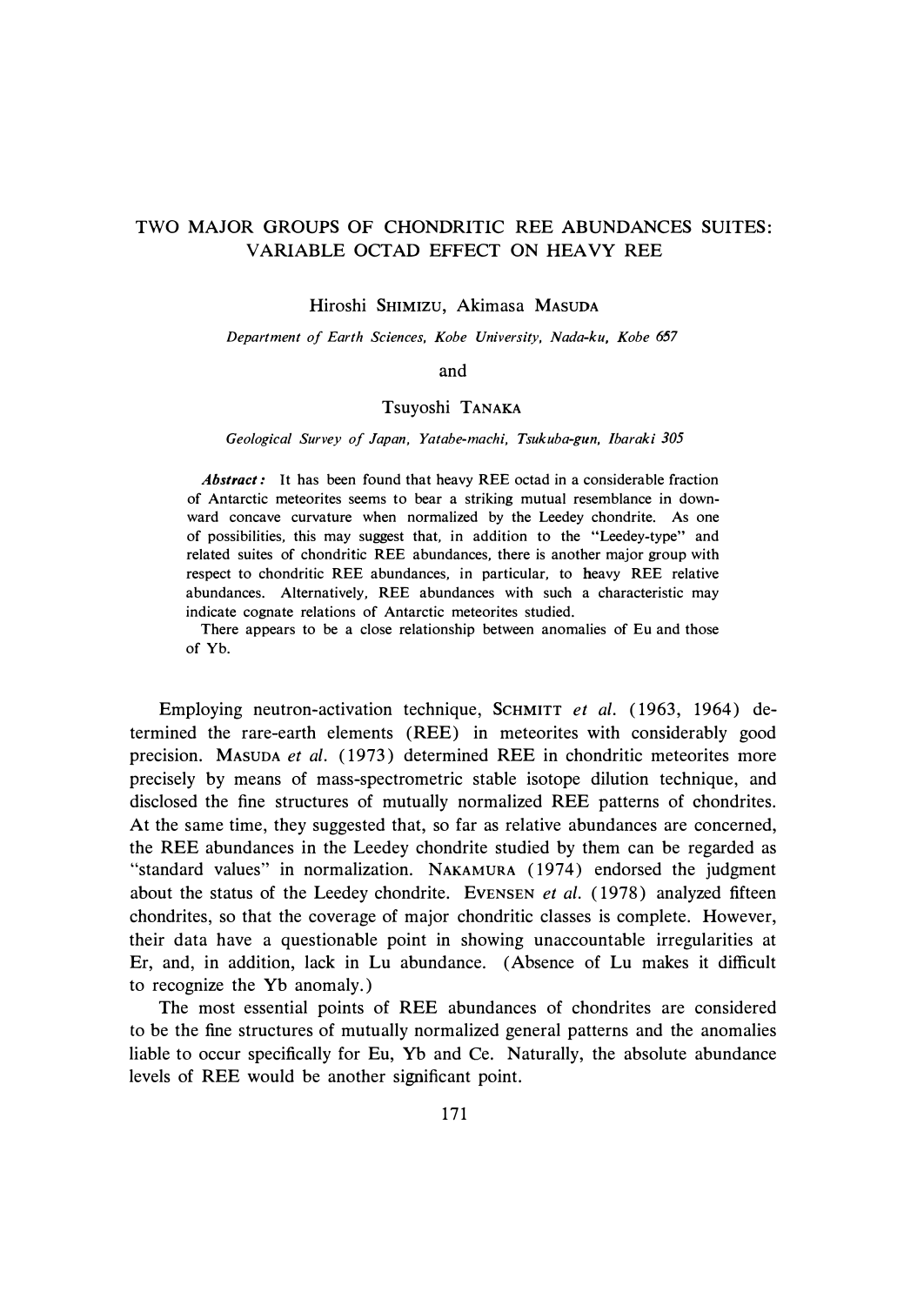MASUDA *et al.* ( 1977) investigated REE, Rb, Sr and Ba abundances in three Yamato chondrites, j(7301), k(7305) and m(7304), showing a rather great fractionation for 7301. In the subsequent investigation, the same elements in another three Yamato meteorites were determined by MASUDA and TANAKA (1978). In this communication, the similar data on two Antarctic chondrites, Yamato-74362 and Allan Hills No. 9, are presented. Like other determinations by our group, mass-spectrometric stable isotope dilution technique was employed.

|                         | Yamato-<br>74362 | Allan Hills<br>No. 9 | Yamato-<br>$691*$ | Yamato-<br>693* | Yamato-<br>7301** | Yamato-<br>7304** | Yamato-<br>7305** | Leedey***      |
|-------------------------|------------------|----------------------|-------------------|-----------------|-------------------|-------------------|-------------------|----------------|
| La                      | 0.355            | 0.282                | 0.244             | 0.447           | 0.403             | 0.401             | 0.3625            | 0.378          |
| Ce                      | 0.904            | 0.746                | 0.633             | 1.142           | 0.963             | 1.024             | 0.942             | 0.976          |
| Nd                      | 0.667            | 0.550                | 0.473             | 0.880           | 0.611             | 0.730             | 0.695             | 0.716          |
| Sm                      | 0.214            | 0.1770               | 0.153             | 0.286           | 0.1848            | 0.2280            | 0.2259            | 0.230          |
| Eu                      | 0.0831           | 0.0775               | 0.0551            | 0.109           | 0.0623            | 0.0831            | 0.0743            | 0.0866         |
| Gd                      | 0.298            | 0.249                | 0.217             | 0.376           | 0.255             | 0.310             | 0.310             | 0.311          |
| $\mathbf{D}$ y          | 0.366            | 0.307                | 0.269             | 0.461           | 0.308             | 0.369             | 0.374             | 0.390          |
| Er                      | 0.235            | 0.200                | 0.178             | 0.297           | 0.1984            | 0.2374            | 0.2433            | 0.255          |
| Yb                      | 0.235            | 0.208                | 0.170             | 0.293           | 0.190             | 0.231             | 0.238             | 0.249          |
| Lu                      | 0.0378           | 0.0325               | 0.0272            | 0.0469          | 0.0316            | 0.0355            | 0.0371            | 0.0387         |
| Ba                      | 4.92             | 3.89                 | 2.93              | 4.31            |                   | 4.80              | 3.67              | 4.21           |
| Sr                      | 11.1             | 10.9                 | 7.6               | 13.0            |                   | 10.45             | 8.87              |                |
| Amount<br>taken<br>(mg) | 257.6            | 263.1                | 568.1             | 529.0           | 281.5             | 670.6             | 686.2             |                |
| Type                    | L6               | L <sub>6</sub>       | E                 | C <sub>3</sub>  | H <sub>4</sub>    | L5                | L5                | L <sub>6</sub> |

*Table 1. Abundances (ppm) of REE, Ba and Sr in Antarctic chondrites.* 

\* MASUDA and TANAKA (1978).

\*\* MASUDA *et al.* (1977).

\*\*\* MASUDA *et al.* (1973).



*Fig. 1. The Leedey-normalized REE patterns for two chondrites studied in the present study; the normalizing value, 11.1 ppm, for Sr is <sup>f</sup><sup>r</sup>om GoPALAN and WETHERILL (197 1).*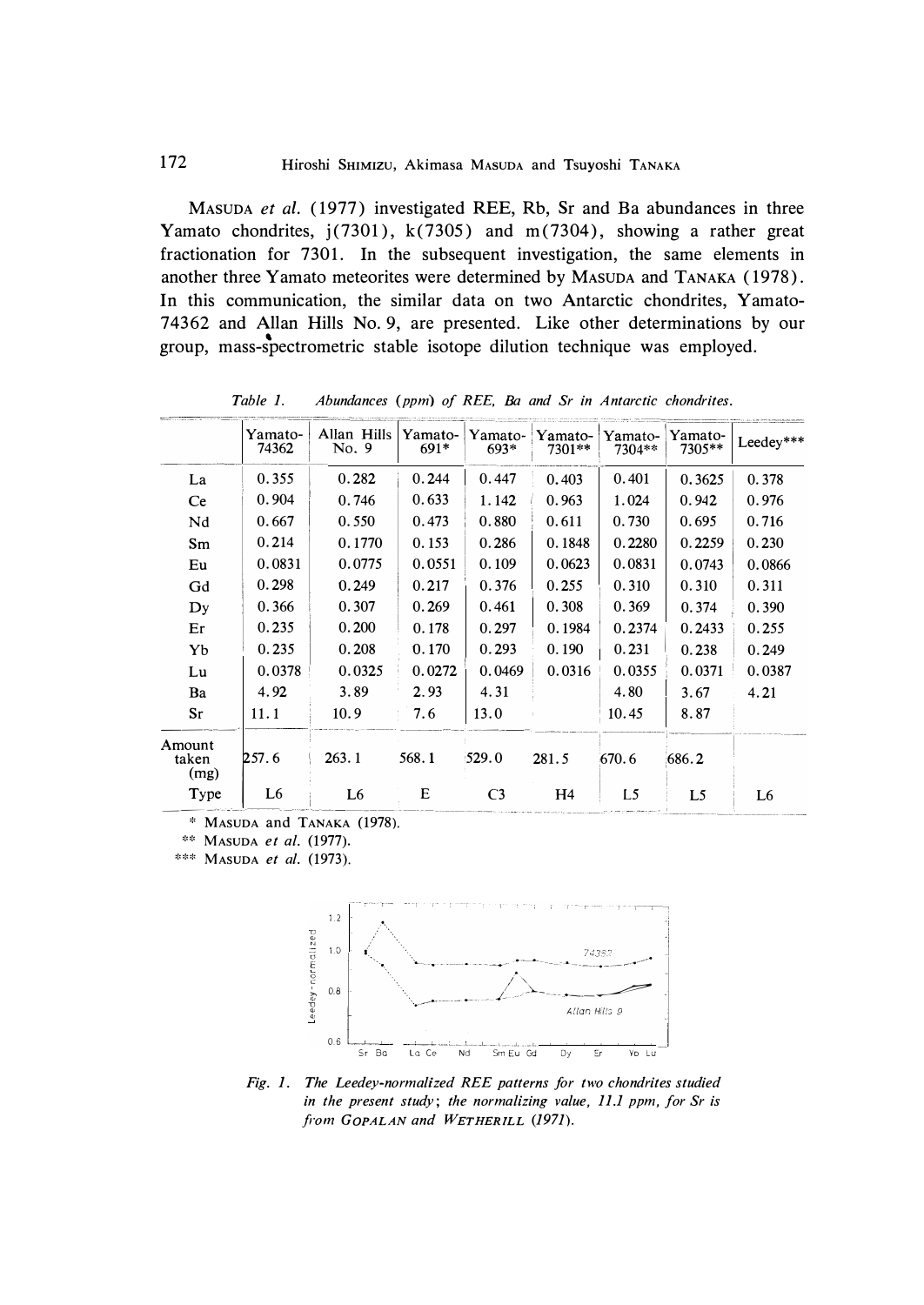*Table 2. Eu abundances in L6 chondrites (ppm).* 

| <b>CONTINUES IN OUR REAL PROPERTY OF SHIPPING AND A SPEED PROPERTY AND CONTINUES.</b><br><b>AND AREA</b> |        |  |  |
|----------------------------------------------------------------------------------------------------------|--------|--|--|
| Yamato-74362                                                                                             | 0.0831 |  |  |
| Allan Hills No. 9                                                                                        | 0.0775 |  |  |
| Leedey*                                                                                                  | 0.0866 |  |  |
| $Modoc*$                                                                                                 | 0.0864 |  |  |
| Peace River*                                                                                             | 0.0862 |  |  |
| Bruderheim*                                                                                              | 0.0841 |  |  |
| Holbrook*                                                                                                | 0.0804 |  |  |
|                                                                                                          |        |  |  |

\* **MASUDA** *et al.* (1973).



*Fig. 2. The Leedey-normalized REE patterns of five Antarctic chondrites analyzed by MASUDA et al. (1977) and by MASUDA and TANAKA (1978).* 

Results of our present studies on Antarctic chondrites are shown in Table 1 and Fig. 1; both chondrites Yamato-74362 and Allan Hills No. 9 belong to L6 group. Of the L6 chondrites thus far studied **(MASUDA** *et al.,* 1973; present report), the Allan Hills No. 9 (AH9) is the lowest in REE absolute concentrations. A positive Eu anomaly is observed for this chondrite in accord with the general tendency for Eu in L6 chondrites to converge to the same level **(MASUDA** *et al.,*  1973). Nevertheless, Eu abundance in AH9 is the lowest (see Table 2). The REE patterns normalized by the Leedey chondrite for all of Antarctic chondrites previously studied by our group are presented in Fig. 2. Survey of Figs. 1 and 2 reveals that the Leedey-normalized REE patterns of Yamato-74362, AH9, Yamato-693 and -7301 are slightly downward concave for span encompassing Gd, Dy, Er, (Yb) and Lu; occasional deviations of Yb from smooth curves will be discussed below. Apparent similarity in this concave curvature for heavy REE span has drawn our attention. (It is also worth pointing out that a similar concave fractionation effect is not observed for light REE span, excepting the sample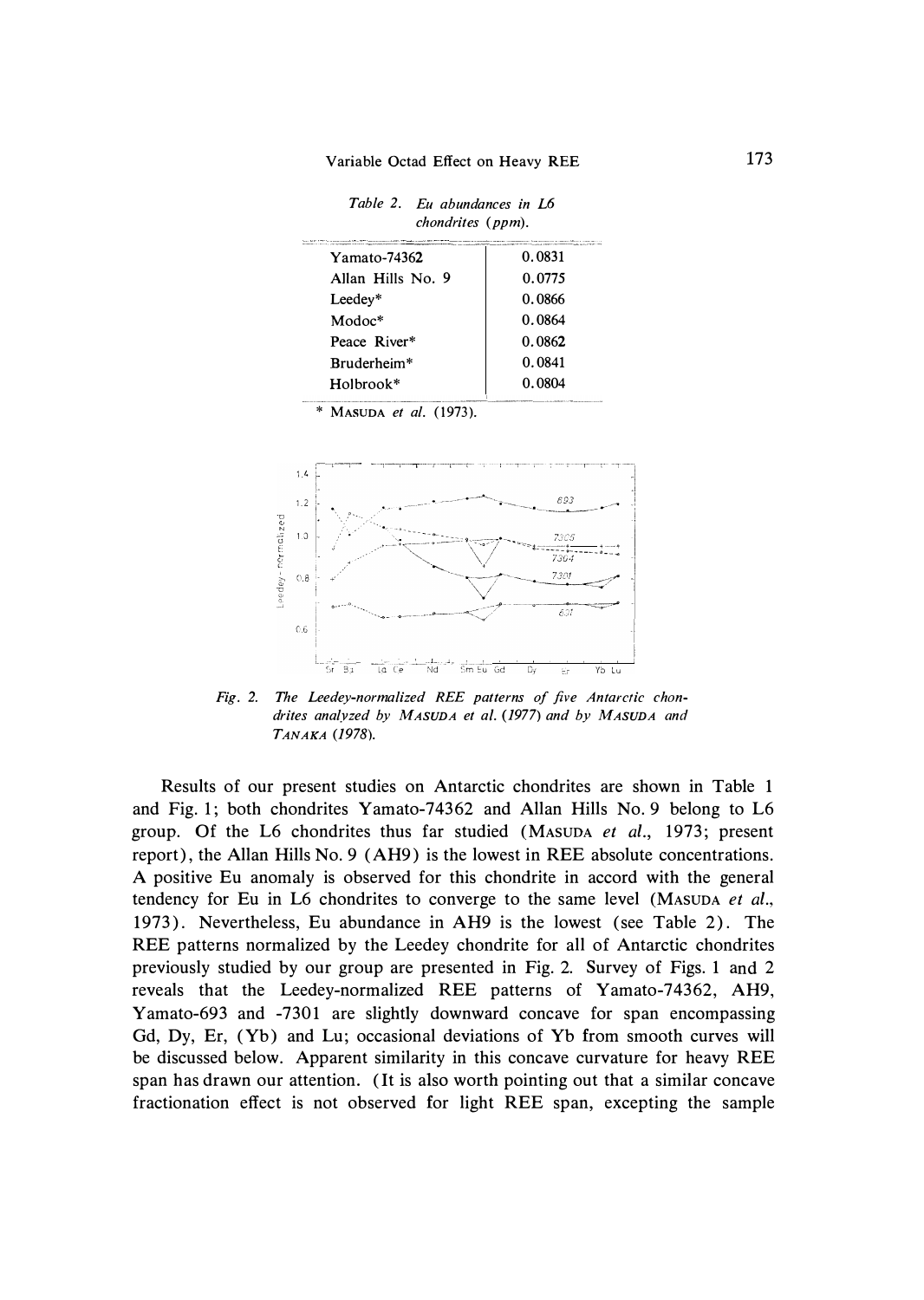

*Fig. 3. The REE patterns of chondrites, Yamato-693, -7301 and AH9, normalized by Yamato-74362 in place of the Leedey chondrite.* 





*Fig. 4. Demonstration of extent of lineary Fig. 5. Relationship between anomalies of Eu for heavy REE span on an expanded scale, for each of REE patterns shown in Fig. 3.* 

*and Yb. Solid circles and open triangles refer, respectively, to anomalies calculated from REE patterns normalized by Yamato-74362 and by Leedey.* 

Yamato-7301.) Following this recognition, REE abundance suites for AH9, Yamato-693 and -7301 have been normalized by Yamato-74362, and the resultant patterns are shown in Fig. 3. High linearity for heavy REE span in this diagram would deserve ample attention. (The extent of linearity is quantitatively shown on expanded scale in Fig. 4.) At the same time, the deviations of Yb from straight lines for Yamato-7301 and AH9 become clearly visible. Moreover, parallelism between Eu and Yb anomalies would be worth paying special attention, because it is well known that Eu and Yb resemble each other often in physicochemical properties. (For instance, both of them tend to be divalent cation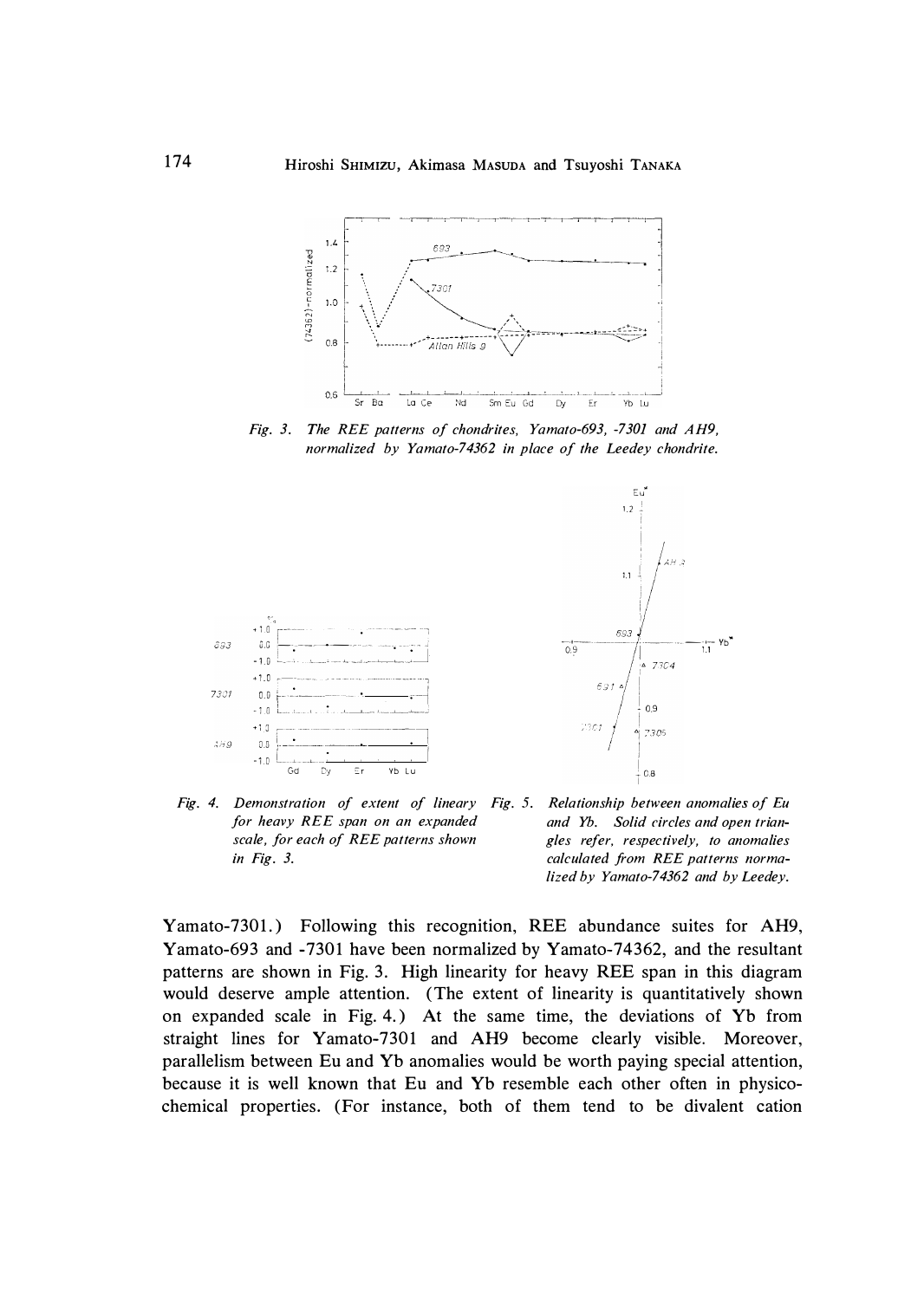under highly reduced conditions, and, at high temperatures they are more volatile than ordinary REE and stable as monatomic state in gaseous state.) In Fig. 5 is shown a relationship between Eu and Yb anomalies. The points for meteorites AH9, Yamato-693, -691 and -7301 fall closely on a straight line covering both positive and negative anomaly ranges; inclination coefficient of the straight line drawn in Fig. 5 is 3.82. However, Yamato-7304 and -7305 appear indifferent to such a trend. It would be conceivable that the binary anomalies corresponding to the straight line in Fig. 5 are related mainly with the condensation process (MASUDA and TANAKA, 1979) in the nebula, whereas the single Eu anomalies free from Yb ones would be explained favorably as related with thermal metamorphism in the parental body. It might be worth mentioning that REE patterns of AH9, Yamato-693 and -7301 (solid circles) falling on a straight line in Fig. 5 become straight for heavy REE span when normalized by Yamato-74362.

The deviation factors of Dy, Er and Yb as compared with the straight lines joining directly Gd and Lu in Figs. 1 and 2 can be evaluated *(cf.* Table 3). As self-evident from the concave pattern, the extent of deviation from unity is the greatest for Er. Although our data are void of Tb, Ho and Tm, let us here use the word "octad"; heavy REE octad here involves Gd, Tb, Dy, Ho, Er, Tm, Yb and Lu. (Rare-earth elements are divided into two octads, La through Gd and Gd through Lu, with Gd common to both octads.) It is true that the curvature for heavy REE octad is not so great, but as emphasized above, conformity in the concave curvature for heavy REE octad is significantly high. This fact may be interpreted as suggesting that the REE relative abundance suite as represented by Yamato-74362 is one of the major groups of chondritic REE abundances, together with the values for the Leedey chondrite. However, we cannot rule out a possibility that the validity of Yamato-7 4362 REE abundances as "representative" values is confined to Antarctic chondrites. If that is the case, those abundance values would be of help in examining the cognation of Antarctic meteorites. In this connection, it would draw our attention that the Antarctic meteorites with similar heavy REE octad features do not always belong to the

| THE R. P. LEWIS CO., LANSING MICHAEL AND PROPERTY AND ASSESSMENT ACCOUNTATIONS AND ARRESTS TO A RELEASED FOR THE SHAKE COMPUTER COMPUTER CONTINUES TO A RELEASED FOR AN ALTHORIZED AND ALTHORIZED AT A RELEASED FOR A RELEASED |              |                      |            |             |         |  |  |  |  |
|--------------------------------------------------------------------------------------------------------------------------------------------------------------------------------------------------------------------------------|--------------|----------------------|------------|-------------|---------|--|--|--|--|
|                                                                                                                                                                                                                                | Yamato-74362 | Allan Hills<br>No. 9 | Yamato-693 | Yamato-7301 | Average |  |  |  |  |
| $\mathbf{D}$                                                                                                                                                                                                                   | 0.974        | 0.967                | 0.977      | 0.964       | 0.971   |  |  |  |  |
| Er                                                                                                                                                                                                                             | 0.952        | 0.952                | 0.962      | 0.951       | 0.954   |  |  |  |  |
| Yb                                                                                                                                                                                                                             | 0.970        | — *                  | 0.972      | - *         | 0.971   |  |  |  |  |
|                                                                                                                                                                                                                                |              |                      |            |             |         |  |  |  |  |

*Table 3. Deviation factors of Dy, Er and Yb from the straight line joining directly Gd and Lu.* 

\* Anomalies are observed for Yb.